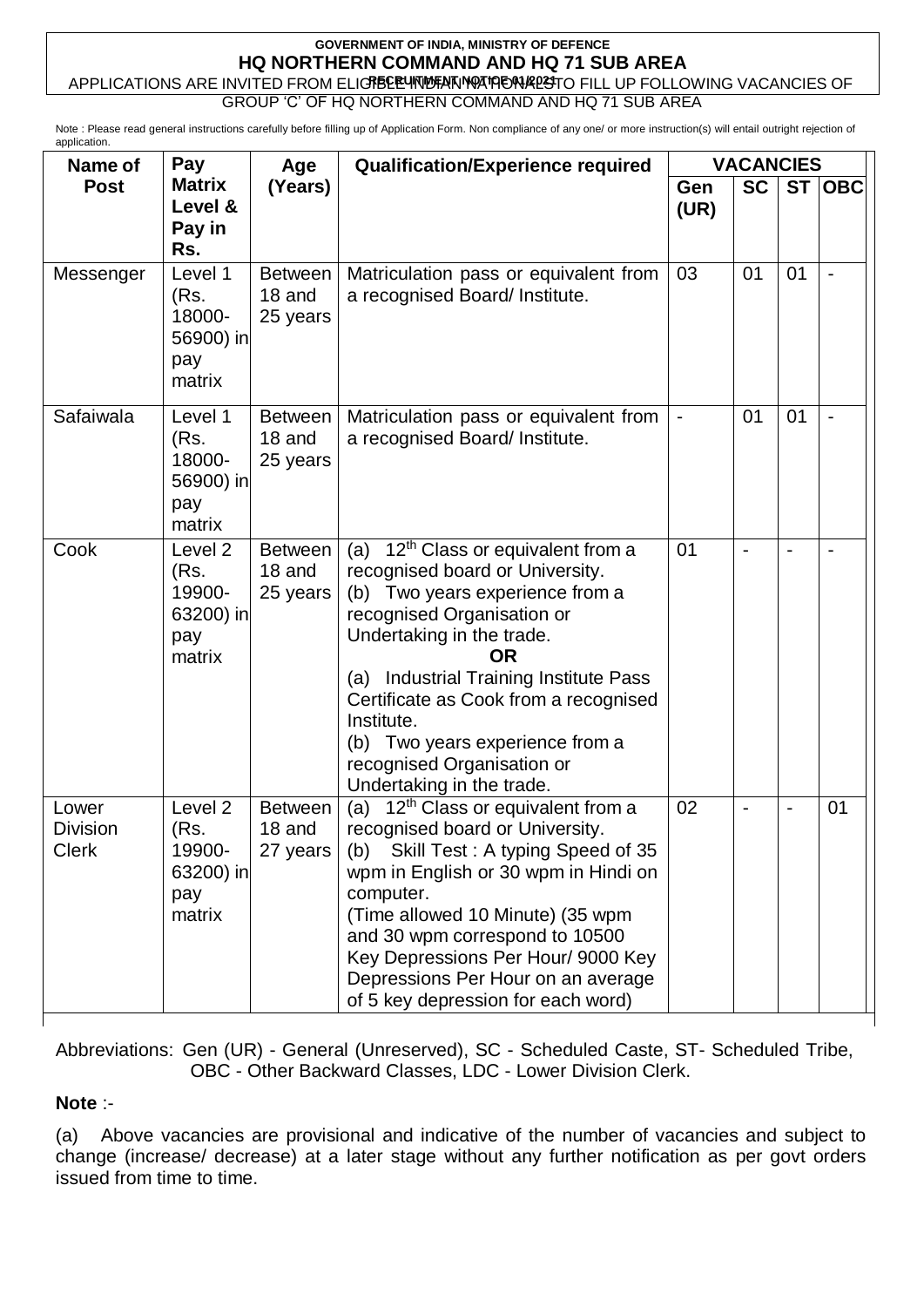(b) 10% of Posts are reserved for Ex-Servicemen and placed against the category which the individual belongs to.

(c) 5% of the vacancies can be filled for by the meritorious sports persons and placed against the category which the individual belongs to.

# **AGE LIMIT (INCLUDING RELAXATION)**

- 1. (a) Age limit (For the post of Messenger, Safaiwala&Cook):-
	- (i) 18 to 25 yrs for UR Candidates.
	- (ii) 18 to 28 yrs for OBC Candidates.
	- (iii) 18 to 30 yrs for SC/ST Candidates.
	- (b) Age limit (For the post of Lower Division Clerk (LDC)) :-
		- (i) 18 to 27 yrs for UR Candidates.
		- (ii) 18 to 30 yrs for OBC Candidates.
		- (iii) 18 to 32 yrs for SC/ST Candidates.

## 2. **AGE LIMIT FOR**:-

(a) **Ex-Servicemen**. Resultant age after deducting period of service from actual age should not exceed prescribed age limit by more than 3 years. Calculation of age shall be as per the category for which the application has been made. No physical test will be conducted for Ex-Servicemen. On selection will be adjusted against respective category i.e. Gen/SC/OBC.

(b) **Meritorious Sports Persons**. The age limit is 18 to 30 yrs for UR, 18 to 33 yrs for OBC and 18 to 35 yrs for SC category. Meritorious sports persons should be in possession of certificate of the competition awarded by following authorities:-

(i) **International competition**. Secretary of the National Federation of the game concerned.

(ii) **National competition**. Secretary of the National Federation OR Secretary of the StateSports Association of the game concerned.

(c) Age relaxation for government servants up to 40 years as per instructions or orders issued by the Central Government from time to time.

(d) No age relaxation is admissible to SC/ST/OBCcandidates applying against unreserved posts.

3. **The lower/ upper age limits prescribed for the post i.e. cut off date will be 21 days from the date of publication of this advertisement i.e. the last date of receipt of application by the appointing authority**.

# **PROBATION PERIOD AND SERVICE LIABILITY**

4. All posts are temporary and will be permanent subject to successful completion of probation period of **two years in special cases maximum four years from the physical date of appointment**. Services of persons not found upto the minimum acceptable limit/ not found fit during probation period can be terminated.

5. **All defence civilian personnel will be governed by "All India Service Liability Rules" and Field Service Rules 1957", which will entail transfer of candidates while in service to anywhere in India including peace or field area**.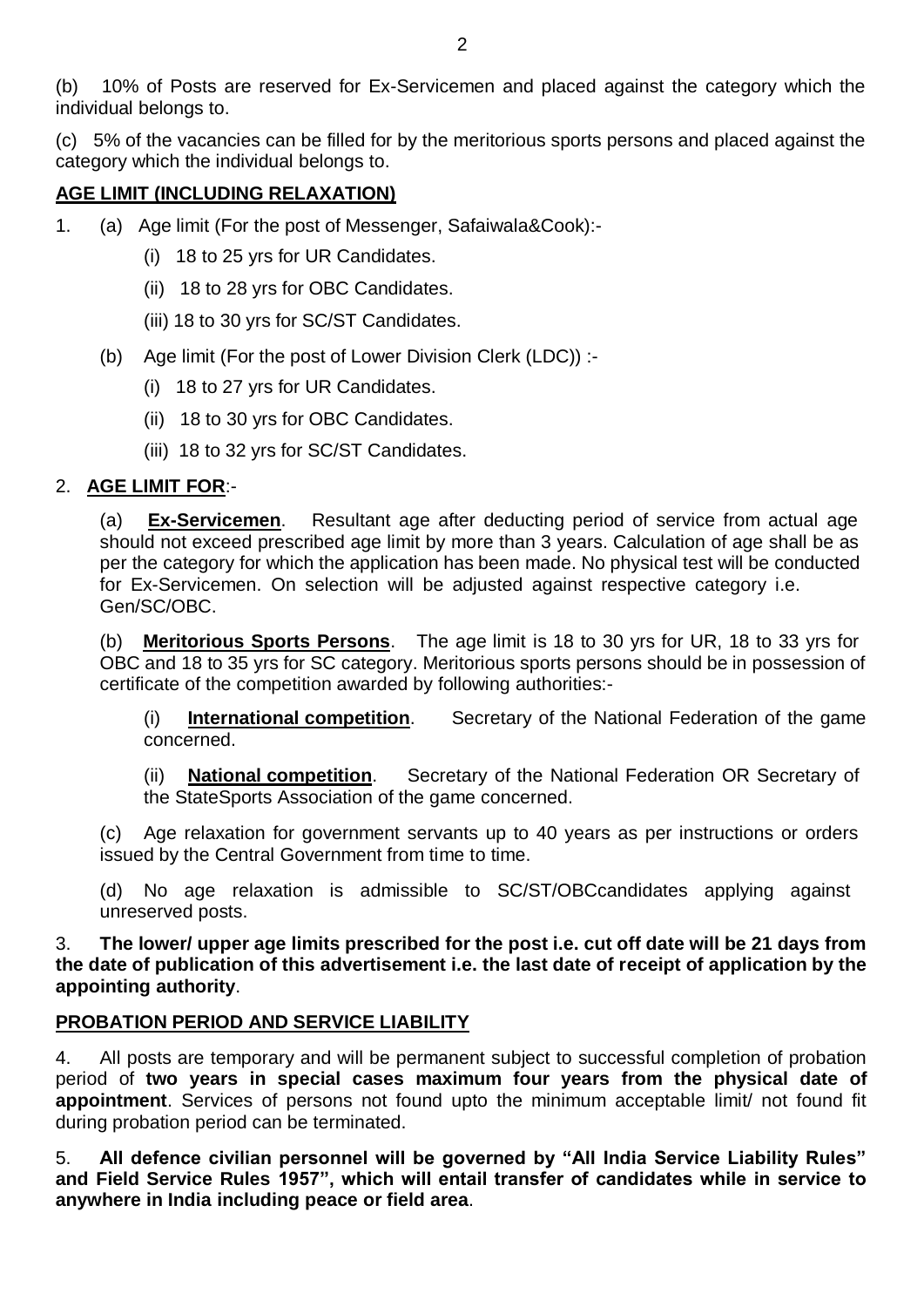## **PHYSICAL/ PRACTICAL & WRITTEN TEST**

6. The Board of Officer(s) will be detailed to conduct physical and practical tests. No separate marks will be allowed for the practical/ physical tests as these will be only of ' **Qualifying'** nature. Selection to Gp 'C' posts will be made solely based on marks obtained by the applicants in the written test subject to qualifying in the practical/ trade/ physical tests, as applicable.

7. **Own Risk Clause**. The Department will not **(WILL NOT)** be responsible for any injury sustained by candidates while undergoing physical/ practical/ endurance test during recruitment procedure and neither will be liable to pay any compensation. Applicants will also be made to sign indemnity bond to this effect on arrival at the Centre.

## **8. PHYSICAL TEST**

(a) **For All Trades**. Physical Tests will be carried out as decided by The Board of Officers and will be common for all trades to maintain commonality/ transparency of the tests. Candidates will be disqualified immediately on failing to qualify any of the event and will not **(WILL NOT)** be permitted to appear in next event/ subsequent tests. The candidates will be immediately escorted out of unit premises/ test venue.

9. **Written Test**. The written test will form overall merit. The written test will comprise of four parts as per the details mentioned below. The Question-Paper-cum-Answer Sheet of Written Test will be bilingual i.e. in English and Hindi. However, the questions in the portion of English language will be in English and to be answered in English only.

| Paper    | Subject (All parts will   No<br>be objective Multiple<br>Choice Type) | οf<br>Questions | <b>Marks</b> | <b>Negative</b><br>Marking | Total<br>Duration |
|----------|-----------------------------------------------------------------------|-----------------|--------------|----------------------------|-------------------|
| Part-I   | General Intelligence                                                  | 25              | 25           | 0.25<br>marks              | 2 hrs             |
| Part-II  | English Language                                                      | 50              | 50           | for<br>each                |                   |
| Part-III | <b>Numerical Aptitude</b>                                             | 25              | 25           | wrong                      |                   |
| Part-IV  | General<br>Awareness<br>(including trade specific<br>questions)       | 50              | 50           | answer                     |                   |
|          | Total                                                                 | 150             | 150          |                            |                   |

(a) **For All Trades**.

(b) Syllabus for**Messenger**and**Safaiwala**will becommensurate to educational standard of 10th Class or Equivalent and for **Cook** and **Lower Division Clerk (LDC)**will be 12<sup>th</sup> Class or Equivalent.

# **(c) Written Test Part-I, II, III& IV Details**

(i) **Part-I**. General Intelligence : It would include questions of both verbal and non- verbal type. The test will include questions on analysis, similarities and differences, space visualisation, problem solving, analysis, judgement, decision making, visual memory, discriminating observation, relationship concepts, verbal and figure classification, arithmetical number series, non-verbal series etc. The test will also include questions designed to test the candidate's abilities to deal with abstract ideas and symbols and their relationship, arithmetical computation and other analytical functions.

(ii) **Part-II**. English Language: In addition to the testing of candidates understanding of the English Language, its vocabulary, grammar, sentence structure, synonyms, antonyms and its correct usage, etc his/ her writing ability would also be tested.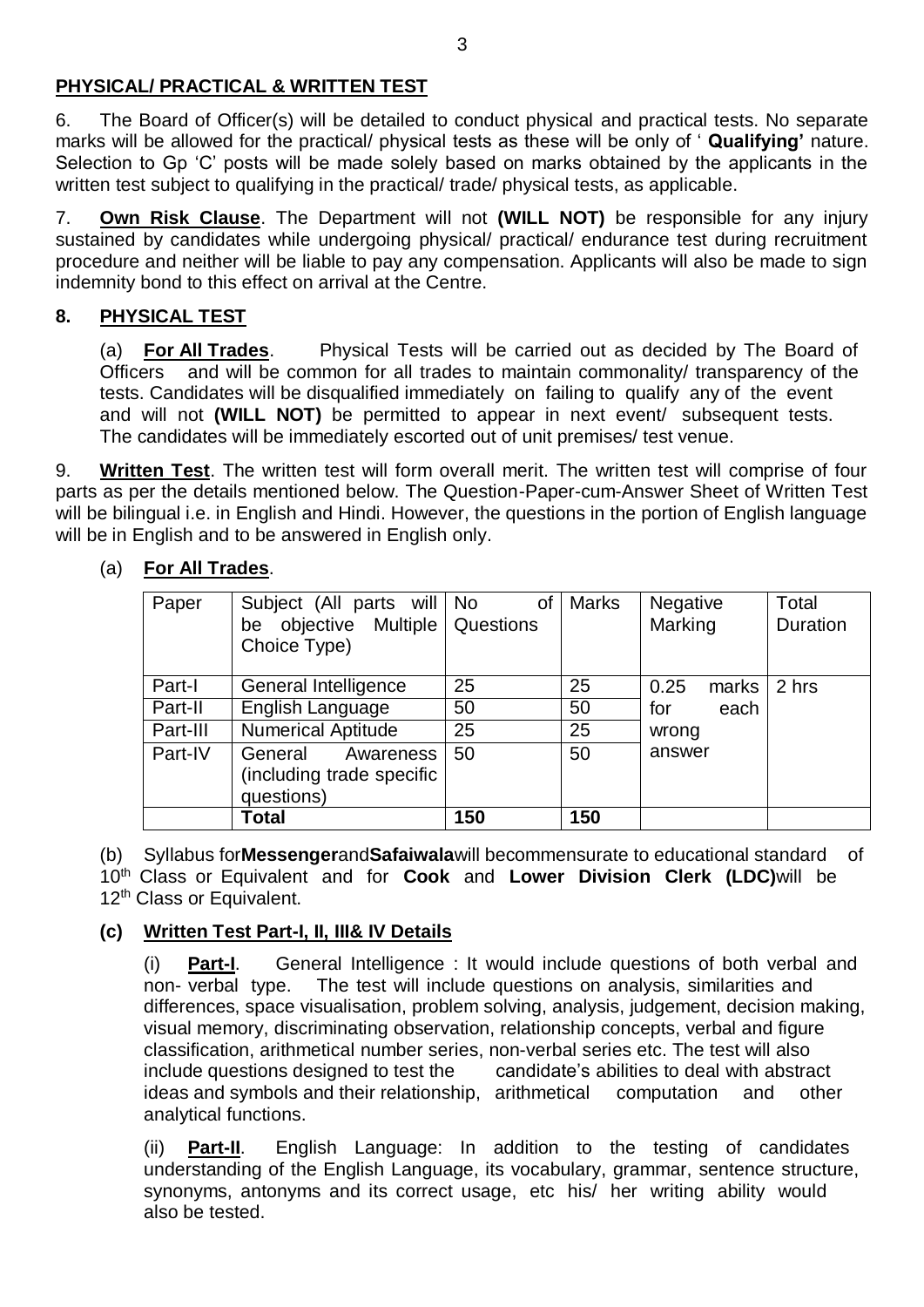(iii) **Part-III**. Numerical Aptitude: This paper will include questions on problems relating to Number System, Computation of Whole Numbers, Decimals and Fractions and relationship between Numbers, Fundamental arithmetical operations, Percentage, Ratio and Proportion, Average, interest, Profit and Loss, Discount, use of Tables and Graphs, Mensuration, Time and Distance, Ratio and Time, Time and Work etc.

(iv) **Part-IV**. General Awareness : Questions will be designed to test the ability of the candidate's general awareness of the environment around him and its application to society. Questions will also be designed to test knowledge of the current events and of such matters of everyday observation. The test will also include questions related to India and its neighbouring countries, Sports, History, Culture, Geography, Economic scene, General Polity including IndianConstitution, and Scientific Research etc. These questions will be such that they do not require a special study of any discipline.

- 10. Selection will also be subject to the following conditions :-
	- (a) Medical Fitness tests issued by Govt Hospital.
	- (b) Verification of Character and Antecedents.
	- (c) Verification of SC/ST/OBC status (Belonging / Not belonging to creamy layer)

(d) Verification of Education Qualification Certificates & Experience Certificates for Cook only.

(e) Verification of all Certificates/ document from issuing Authority.

11. Verification of all documents mentioned at Para 10(b) to (e) are required to be verified by issuing authority within 90 days of initial dispatch of letters to various departments/ agencies etc for document verification. In case any/ some/ all such letters drew no response within this stipulated time the candidature of the candidate(s) will stand cancelled. 90 days time is sufficient for dispatching reminders & leveraging provisions of RTI Act 2005.

12. It may be noted that document verification is just another stage in the selection process. Merely being called for verification of documents does not indicate that his/ her name will also appear in the final merit list. Candidature of a candidate may be cancelled at any stage of the recruitment in case of violation of necessary instruction/ conditions/ eligibility.

#### **CENTRE FOR TESTS**.

13. Original document verification will be held at the place decided and promulgated by HQ Northern Command/ HQ 71 Sub Area Nodal Officer on dates mentioned in the Admit Card (**Appendix B**). Applicants should report to the nominated centre as directed on the date and time of test as mentioned therein. No separate letter will be issued for the same. Admit Card will be dispatched by Speed Post to only those applicants whose applications, all supporting documents are found in order and correct in terms of age, mandatory educational qualification, other parameters as mentioned above. Incomplete applications will be rejected and no correspondence will be made / entertained in this regard. Candidates not in possession of the Admit Card will stand automatically disqualified. The tests will be conducted over a period of six toeight (6-8) days and candidates should be prepared for the same. No lodging & boarding or travelling allowance will be provided by this Department.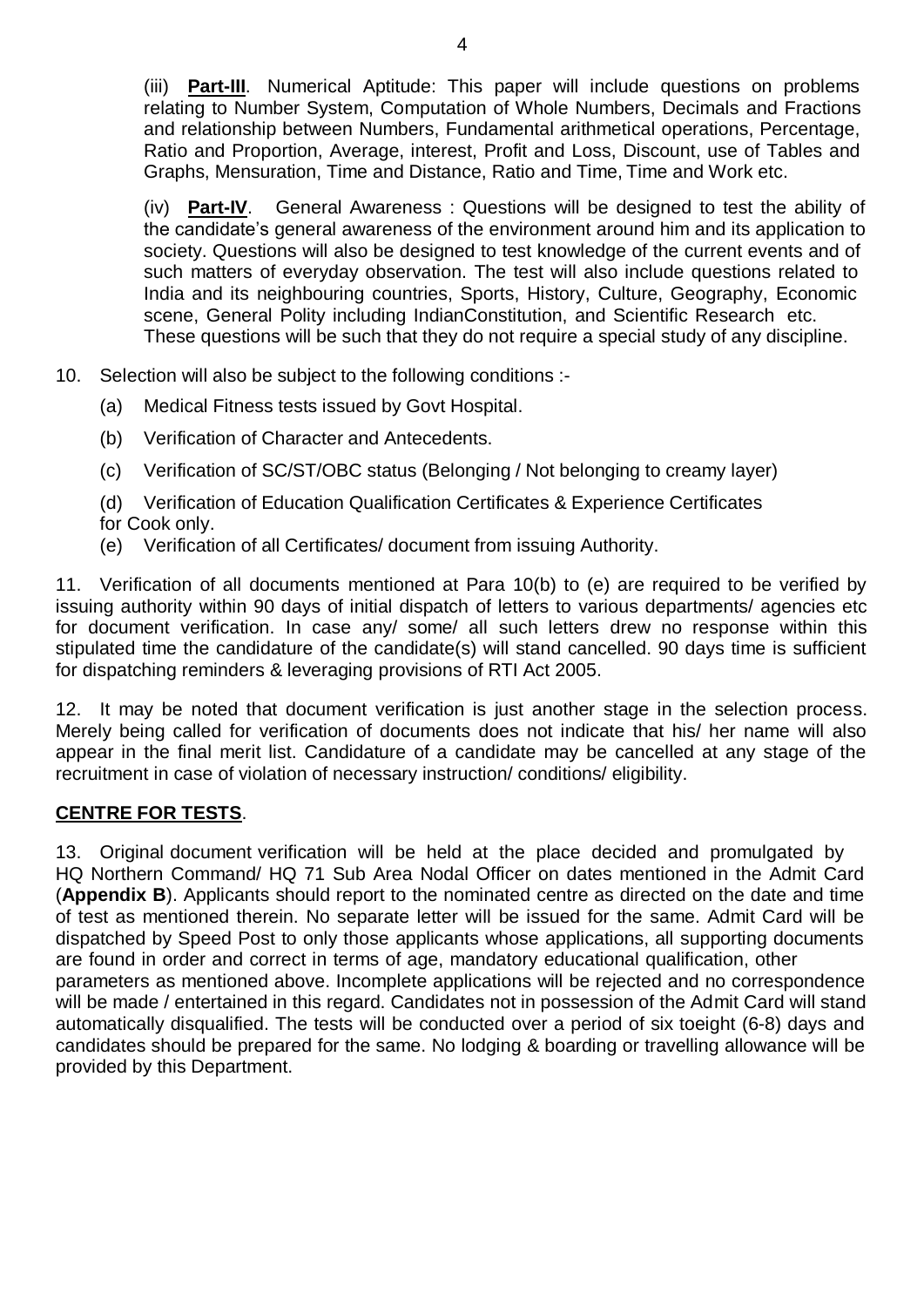#### **HOW TO APPLY**

14. Candidates fulfilling the conditions can submit their application only by **REGISTERED/ SPEED/ ORDINARY POST** as per the format given at Appendix 'A' to 'B' in this advertisement. The photograph and photo copy of under mentioned documents duly self attested should be submitted alongwith the application. Original certificates are not (NOT) to be despatched with application form, and should be brought in person on the day called for test. (This Department will not be responsible for any loss of original documents) :-

(a) Education Qualification Certificate.

(b) Caste Certificate (For SC/ST/OBCissued by authorised Govt agency as applicable).

(c) Discharge Certificate where applicable (For Ex-serviceman).

(d) Birth Certificate issued by Birth / Death Registrar or Matriculation certificate issued by Education Board.

(e) Domicile Certificate.

(f) Aadhar Card.

#### (g) **Experience Certificate (For Cook only**) :-

- 
- (i) For Cook  $\sim$  (aa)  $12^{\text{th}}$  Class or equivalent from a recognised board or University.

(ab) Two years experience from a recognised Organisation or Undertaking in the trade.

#### **OR**

(ac) Industrial Training Institute Pass Certificate as Cook from a recognised Institute.

(ad) Two years experience from a recognised Organisation orUndertaking in the trade.

15. Candidates will enclose a **Self AddressedEnvelope, affixing Postal Stamps of Rs 45/** alongwith the application required for dispatch of Acknowledgement / Admit Card (The candidates are required to super scribe on the top of envelop **"APPLICATION FOR THE POST OF**

**" " ALONGWITH SELF AND FATHER'S/ MOTHER'S NAME** (Specimen given as **Appendix 'C'**). Admit Card and Certificates self attested on A4 size plain papers as per **Appendix 'B'**. Application will not **(WILL NOT)** be entertained without **Appendix 'A' to 'C'** or not receipt of separate envelop duly affixed with postal stamps of Rs 45/- and after **closing date i.e 21 days from the date of publication of this advertisement notice in Employment News and/ or other Newspapers**. This Department will not be responsible for any postal delay and no application will be entertained after closing last date.

16. The application will be despatched in the name of **'The Presiding Officer, 5071Army Service Corps Battalion (Mechanical Transport)'**, **PIN- 905071, C/o 56 Army Postal Office (APO)'**.

17. Individual who has furnished wrong information in the application form, false certificate to avail benefits/ reservation, false/ wrong information in the application form or who have fully or partially suppressed any material information shall be liable to cancellation of candidature at any stage of recruitment process and/ or termination of service at later stage, even if the candidate has been selected.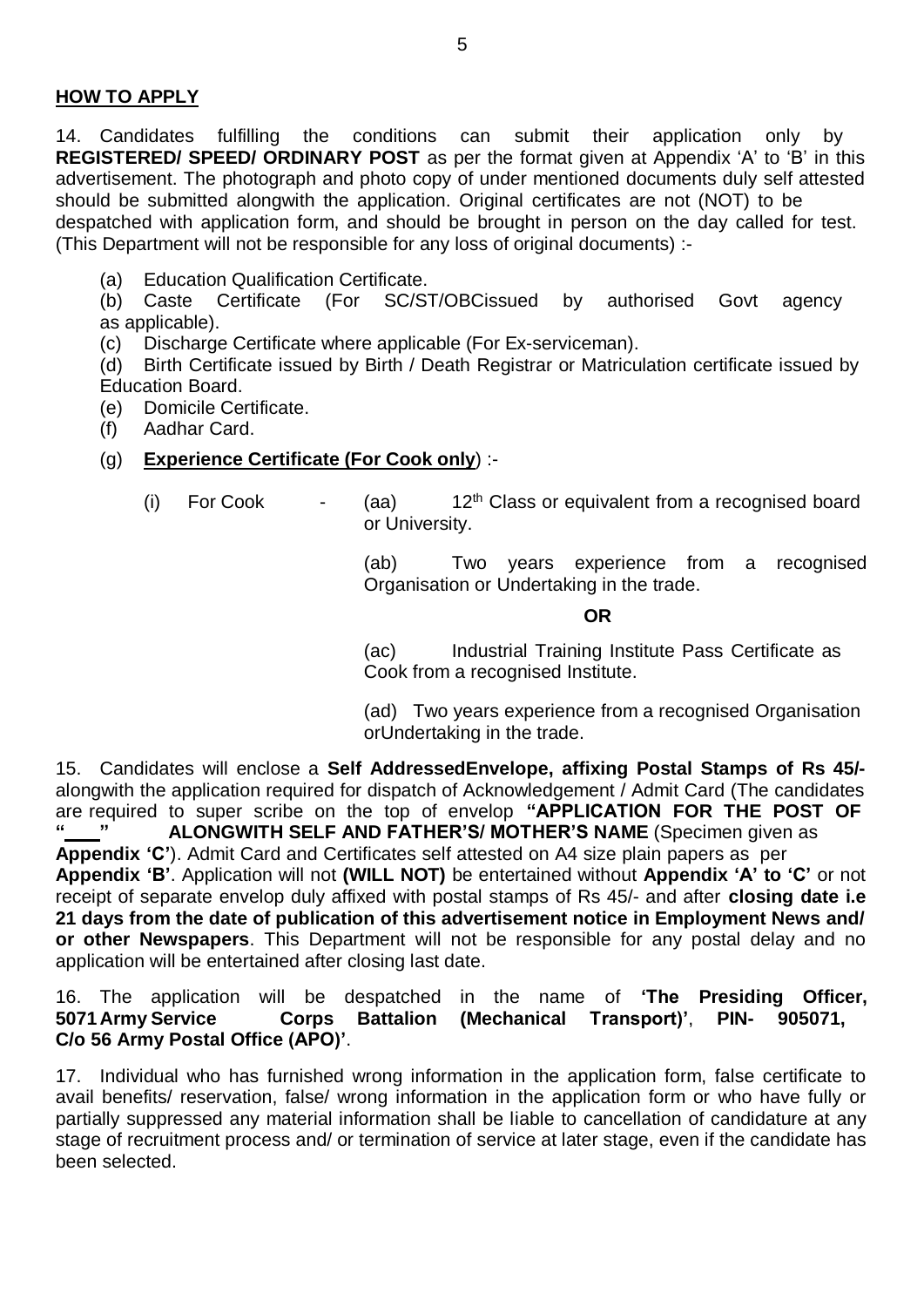### **GENERAL INSTRUCTIONS**

18. Before applying for the post, the candidates should ensure that he fulfils the eligibility and other criteria and is medically fit for the post applied. Recruitment authorities would be free to reject application for not fulfilling the requisite criteria, at any stage of recruitment, and if erroneously appointed, such candidates shall be liable to termination from service if appointed.

19. No **(NO)** application will be accepted in person by hand or through any representative. The application must be posted to the addressee only under **REGISTERED/ SPEED POST/ NORMAL POST.** Application posted through Courier etc will not **(WILL NOT)** be accepted. The Department will not (WILL NOT) be responsible for any postal delay either in receipt of application or in dispatch of admit card.

20. No **(NO)** travelling allowance will be admissible for physical/ practical/ written tests. Candidates will make their own boarding / lodging arrangement for test.

- 21. Application will be rejected by the Board of Officers straightway due to following reasons:-
	- (a) Incomplete, incorrect, wrongly filled, over writing, without signature, without photograph.
	- (b) Photograph with wearing cap and goggles / coloured glasses.
	- (c) Documents enclosed without self attestation.
	- (d) Applicant found under age/ over age on last date of receipt of application.

(e) Application can also be rejected for any other reason as observed by the Board of Officers.

**(f)** Application will be rejected if **"POST APPLIED FOR"** column **Self and Father's /Mother's** name is left blank on the envelop submitted by the candidate.

(g) Self Addressed Envelope, affixing Postal Stamps of Rs. 45/- if not attached.

(h) Any person found influencing, approaching/ bringing recommendations for recruitment or any other reasons as mandated by Board of Officers.

22. Date, time and place of test will be mentioned in the Admit Card. No separate letter except Admit Card will be issued. **At the time of test the candidates should be in possession of** original stamped Admit Card sent by the conducting unit and original certificates in support of age, educational qualification, experience, caste. Individuals who are not in possession of Admit Card or original certificates **will not be entertained and will be rejected on the spot by the Board of Officers**.

23. Candidates living / having more than one spouse are not eligible to apply for govt service. If such case(s) comes to light at later stage of recruitment or post appointment stage the appointing authority will terminate the service.

24. Candidates already employed in Centre / State Govt offices/ PSU should submit their application through proper channel duly submitting service certificate and **'No Objection Certificate'** from the employer issued after 01 Nov 2021.

25. All applications received willbe scrutinized/ screened by Board of Officers(s)**.** The Selection Board reserves the right to call for Test only screened-in-candidates and will not entertain any correspondence in this regard.

26. A select panel equal to the number of vacancies notified and based on the performance of candidates in written test and physical/ practical will be drawn up. All the candidates on the select panel will be offered an appointment subject to medical fitness test, Police verification, Education and Caste certificateverification before actual appointment. The reserve panel will be operated strictly as per merit, only in case, a candidate from the select panel refuses appointment or is disqualified. The reserve panel will not be eligible for any subsequent recruitment i.e. additional vacancies in the same year or next year. All the candidates in the select panel will be offered on appt by respective unit appointing authority subject to receiving of medical fitness test as per direction of appointing authority, verification by police and verification of all education and caste certificate before issue of appointment letter.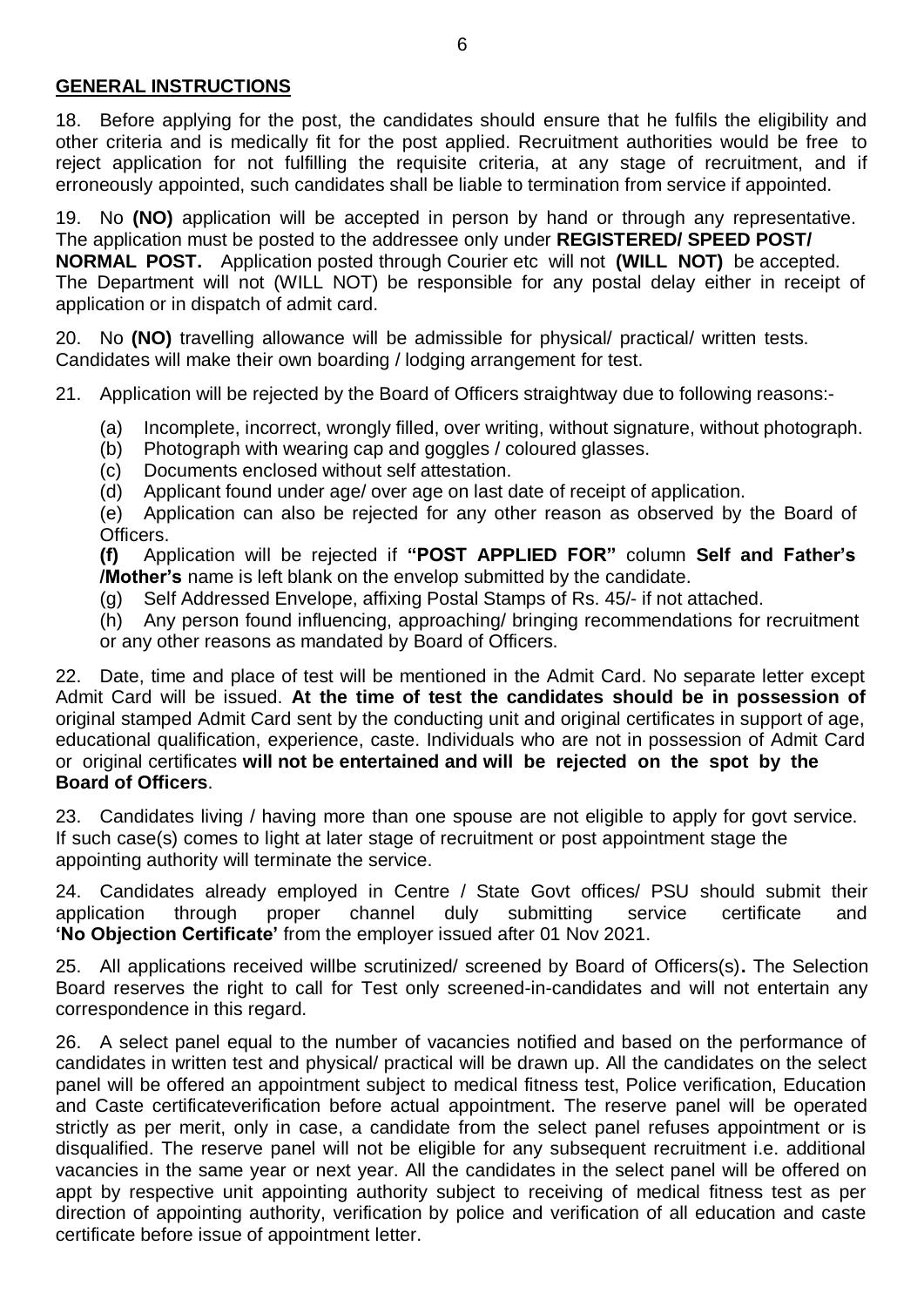27. Candidates who apply against OBC category shall attach and produce "Other Backward Class" certificate applicable for Central Government service duly issued by the appropriate state authority and not the "Backward Class" Certificate.

28. HQ Northern Command/ HQ 71 Sub Area or the Officer nominated by him as the appointing authority reserves the right to withdraw the vacancies and terminate at later stage the appointment during the period of probation without assigning any reasons.

29. Medium of writing in application form and test will be in Hindi / English only.

30. The date of publication of this advertisement will be first day towards the accounting of number of days for submission of applications.

31. In case of unforeseen circumstances, the recruitment process can be cancelled/ suspended / postponed without assigning any specific reasons. The decision of HQ Northern Command/ HQ 71 Sub Area or the Officer will be final and no (NO) appeal will be entertained.

32. Recruitment will be carried out as per rules and regulations under Ministry of Defence. Any dispute with regards to the recruitment will be subject to jurisdiction of HQ Northern Command/ HQ 71 Sub Area.

33. SC/ST/OBC candidates who apply against un-reserved post will not be given any age or other concession meant for SC/ST/OBC. Similarly, SC/ST/OBC candidates selected on merit vis-a-vis the general candidates would not be counted towards SC/ST/OBC quota.

34. Ex-Servicemen and Meritorious Sportsmen will be selected first and will occupy the slot of SC/ST/OBC/Gen(UR). Reservation for rest of the category will be worked out after filling up vacancies for Ex-servicemen and Meritorious Sportsman.

#### **WARNING**:-

35. **All the candidates are warned to be careful ofself styled agents/ touts and also requested to report the same to the HQ Northern Command/ HQ 71 Sub Area or the CO/OC of unit conducting the tests against any malpractice seen/ observed by them**.

36. Any mis-representation of facts or other details shall invite rejection of candidature and registration of criminal proceedings against such candidate(s).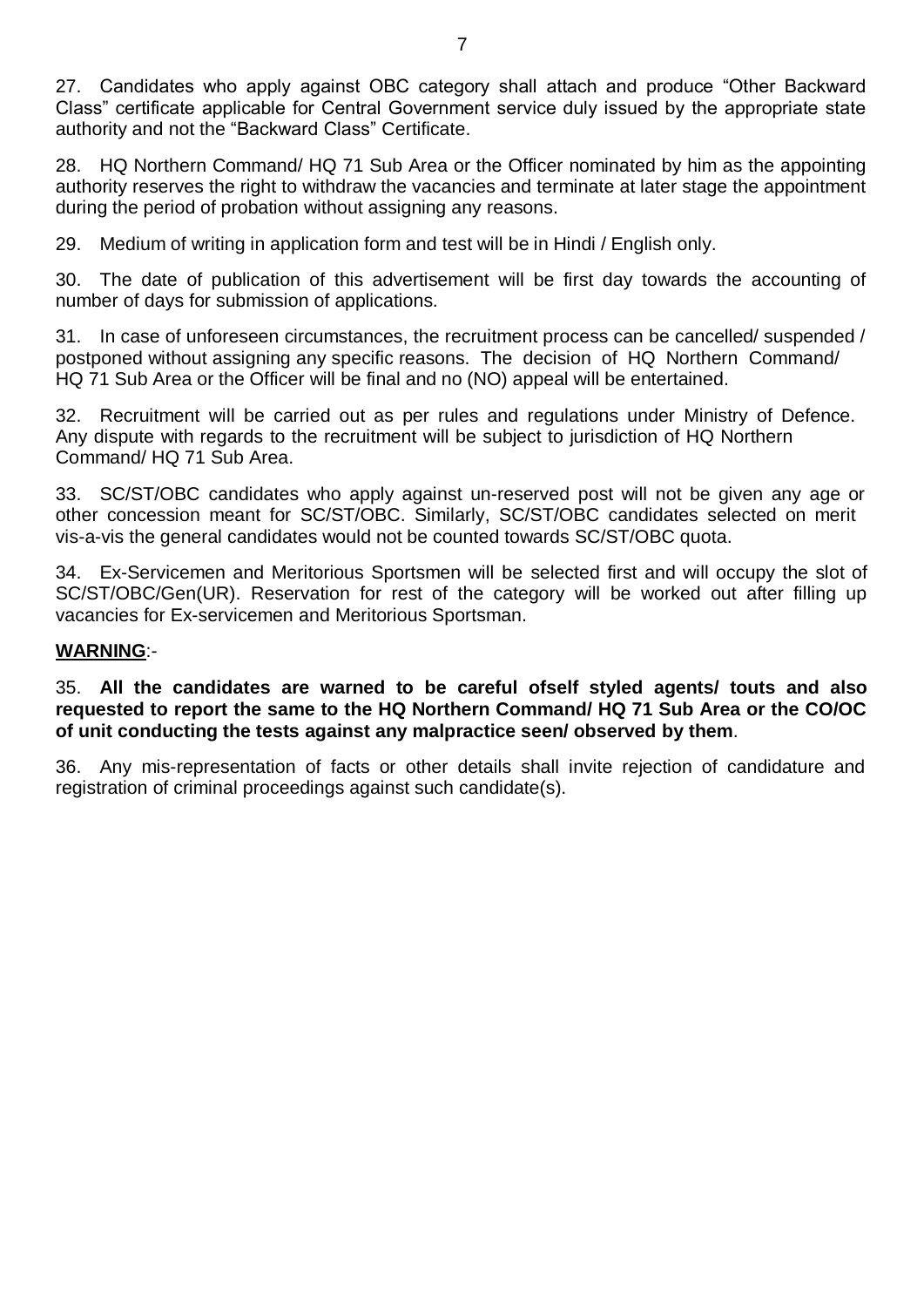#### **Appendix 'A'**

|     |                                                                                                                                                                                                                                | <b>FORM OF APPLICATION</b><br>(form should be either typed or filled in blue ink ball point pen only)<br>IN HQ NORTHERN COMMAND AND HQ 71 SUB AREA |                                |
|-----|--------------------------------------------------------------------------------------------------------------------------------------------------------------------------------------------------------------------------------|----------------------------------------------------------------------------------------------------------------------------------------------------|--------------------------------|
| 1.  | Post applied for                                                                                                                                                                                                               |                                                                                                                                                    | Paste a<br>passport            |
| 2.  | (IN BLOCK LETTERS)                                                                                                                                                                                                             |                                                                                                                                                    | size<br>coloured<br>photograph |
| 3.  |                                                                                                                                                                                                                                |                                                                                                                                                    |                                |
| 4.  | $\frac{1}{2}$ $\frac{1}{2}$ $\frac{1}{2}$<br>Date of Birth<br>(As per Birth Certificate or Matriculation certificate photocopy attach duly self attested).                                                                     |                                                                                                                                                    |                                |
| 5.  | Age as on last date of receipt of application                                                                                                                                                                                  |                                                                                                                                                    |                                |
| 6.  | Identification Mark (Contract of Contract of Contract of Contract of Contract of Contract of Contract of Contr                                                                                                                 |                                                                                                                                                    |                                |
| 7.  | Address for Correspondence:-                                                                                                                                                                                                   |                                                                                                                                                    |                                |
|     |                                                                                                                                                                                                                                |                                                                                                                                                    |                                |
|     |                                                                                                                                                                                                                                |                                                                                                                                                    |                                |
|     |                                                                                                                                                                                                                                |                                                                                                                                                    |                                |
| 8.  | <b>Permanent Address:-</b>                                                                                                                                                                                                     |                                                                                                                                                    |                                |
|     |                                                                                                                                                                                                                                |                                                                                                                                                    |                                |
|     |                                                                                                                                                                                                                                |                                                                                                                                                    |                                |
|     |                                                                                                                                                                                                                                |                                                                                                                                                    |                                |
| 9.  | For intimation/ despatch of Admit Card/ result of various tests):-                                                                                                                                                             |                                                                                                                                                    |                                |
|     | (a) E-mail address : the contract of the contract of the contract of the contract of the contract of the contract of the contract of the contract of the contract of the contract of the contract of the contract of the contr |                                                                                                                                                    |                                |
|     |                                                                                                                                                                                                                                |                                                                                                                                                    |                                |
|     | 10. Caste (Gen (UR)/SC/ST/OBC) :<br>(Attach photocopy duly self attested) (Applicable for SC/ST/OBC Candidates only)                                                                                                           |                                                                                                                                                    |                                |
| 11. | Category for which applied (Gen(UR)/SC/ST/OBC) : _______________________________                                                                                                                                               |                                                                                                                                                    |                                |
| 12. | (Attach photocopy duly self attested).                                                                                                                                                                                         |                                                                                                                                                    |                                |
| 13. | <b>Experience Certificate :-</b>                                                                                                                                                                                               |                                                                                                                                                    |                                |
|     | For Cook<br>(i)<br><b>All Control</b>                                                                                                                                                                                          | Two years experience from a recognised Organisation<br>or Undertaking in the trade.                                                                |                                |

14. I am willing to accept the under mentioned terms and conditions governed by all defence civilian personnel as applicable:-

- (a) 'All India Service Liability Rules'.
- (b) 'Field Service Liability Rules'.

(c) Army Act 1950, for discipline purpose vide Army Order No 141/72, revised Army Order No 51/2001/DV (Applicable for defence civilian of Civil GT unit only).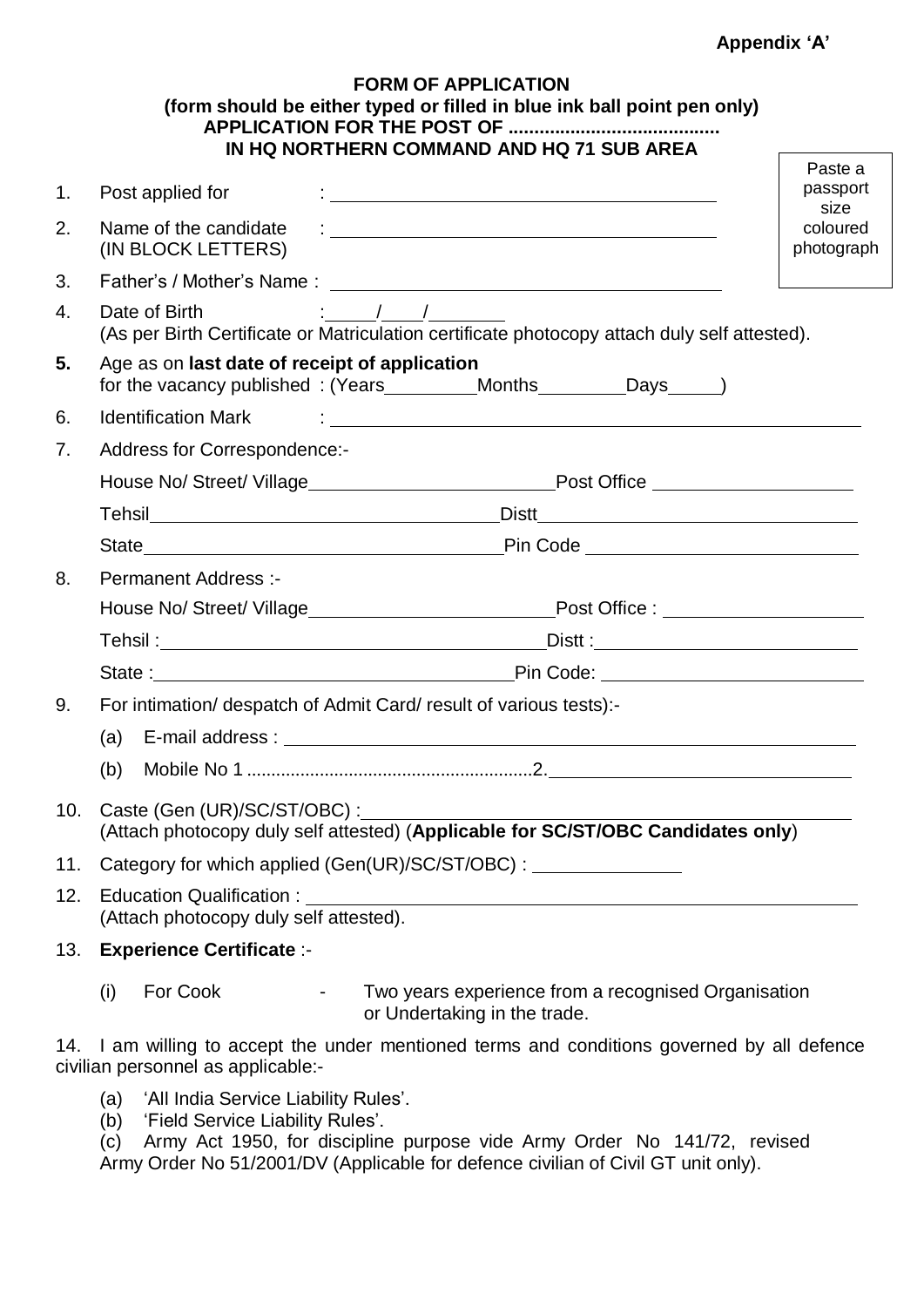15. Domicile Certificate (Photocopy attach duly self attested)

16. I do here declare that all particulars furnished by me above are correct and true to best of my knowledge and belief. I understand that in the event of any particulars or information given by me is found false or incorrect at any stage my candidature is liable to be rejected or cancelled at any stage.

17. I also declare that I am not involved in any criminal case pending with judiciary. My candidature may be rejected or employment terminated straightway at any stage, if found otherwise.

**LEFT HAND THUMB IMPRESSION (FOR MALE)**

Date : (Signature of the candidate)

#### FOR OFFICIAL RECORDS ONLY

| Received on           |                                                                            |
|-----------------------|----------------------------------------------------------------------------|
| Accepted/Rejected     |                                                                            |
| Reasons for rejection | Underage/Overage/Incomplete Documents/<br>Any other reason to be specified |
| Index No              |                                                                            |

Presiding Officer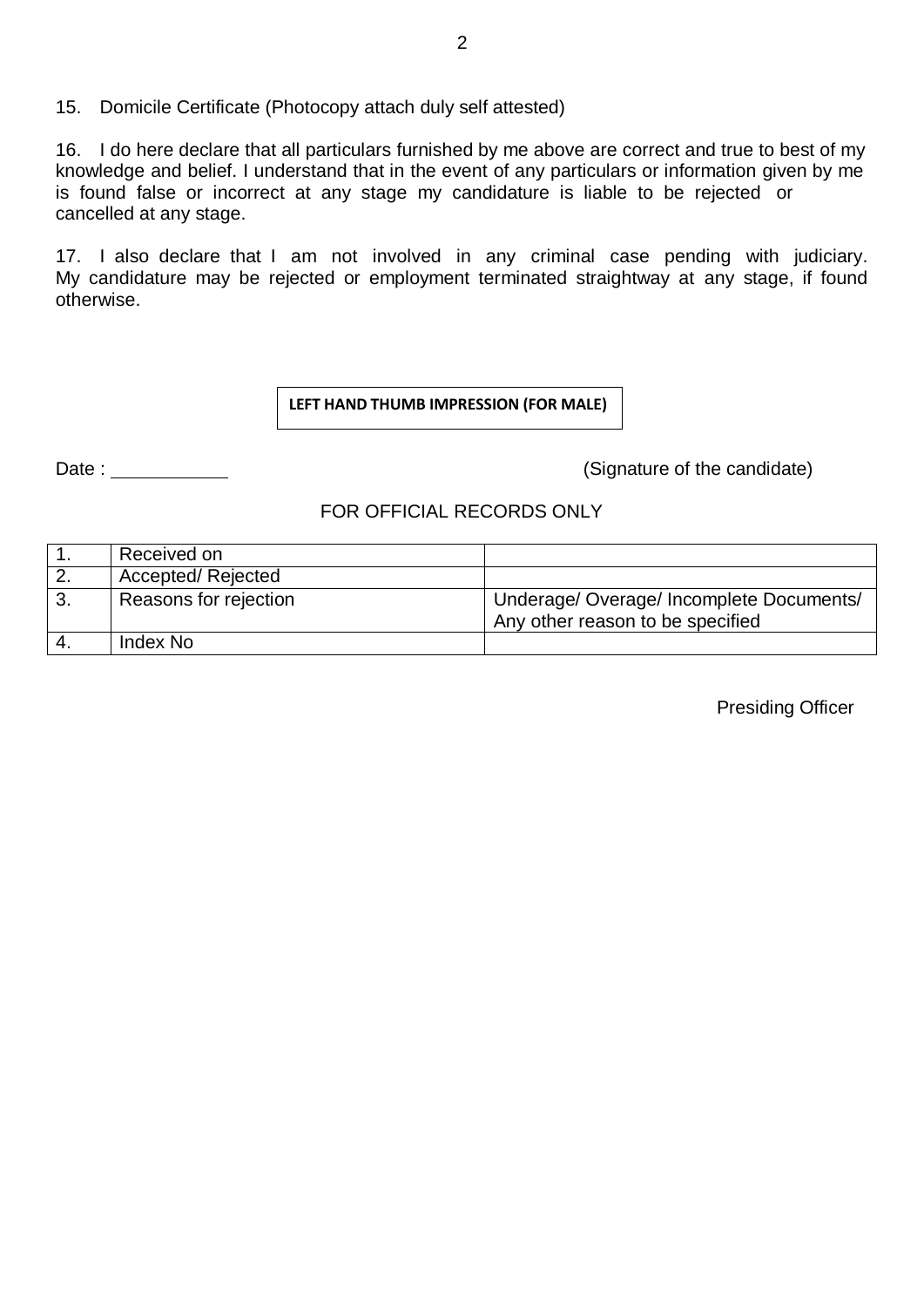## **Appendix 'B'**

## **ADMIT CARD**

(form should be either typed or filled in blue ink ball point pen only) (In duplicate)

|     | TO BE FILLED IN BY CANDIDATE                                                                                                                                |                                                                                                                       |                     |
|-----|-------------------------------------------------------------------------------------------------------------------------------------------------------------|-----------------------------------------------------------------------------------------------------------------------|---------------------|
| 1.  |                                                                                                                                                             |                                                                                                                       | Paste a<br>passport |
| 2.  |                                                                                                                                                             |                                                                                                                       | size<br>coloured    |
| 3.  |                                                                                                                                                             |                                                                                                                       | photograph          |
| 4.  |                                                                                                                                                             |                                                                                                                       |                     |
| 5.  |                                                                                                                                                             |                                                                                                                       |                     |
| 6.  | <b>Address for Correspondence</b><br>(To be filled same as per Column 7 of application form (Appx 'A'))                                                     |                                                                                                                       |                     |
|     |                                                                                                                                                             |                                                                                                                       |                     |
|     |                                                                                                                                                             |                                                                                                                       |                     |
|     |                                                                                                                                                             |                                                                                                                       |                     |
| 7.  | For intimation / despatch of Admit Card / result of various tests):                                                                                         |                                                                                                                       |                     |
|     |                                                                                                                                                             |                                                                                                                       |                     |
| 8.  |                                                                                                                                                             |                                                                                                                       |                     |
|     | <b>Note</b> : Certified that the above details are correct and filled by me.                                                                                |                                                                                                                       |                     |
|     | (LEFT HAND THUMB IMPRESSION FOR MALE)                                                                                                                       | (Signature of candidate)                                                                                              |                     |
|     | FOR OFFICE USE (NOT TO BE FILLED IN BY THE CANDIDATE)                                                                                                       |                                                                                                                       |                     |
| 9.  | Index No                                                                                                                                                    | <u> 1980 - Johann Stoff, deutscher Stoff, der Stoff, der Stoff, der Stoff, der Stoff, der Stoff, der Stoff, der S</u> |                     |
| 10. | Date and Time of Physical / Practical / Written test ___________________________                                                                            |                                                                                                                       |                     |
|     | 11. Venue of Physical / Practical / Written test                                                                                                            |                                                                                                                       |                     |
| 12. | alongwiththe original documents / Certificates as mentioned in Para 14 (How to Apply) of the<br>advertisement.                                              | hrs on                                                                                                                |                     |
|     | 13. Production of this letter in original is mandatory for entry. Entry will be denied in case not<br>produced or reported late on above given date & time. |                                                                                                                       |                     |

(Signature of Presiding Officer/ OIC Recruitment Cell)

Chest No (To be filled on reporting of individual)